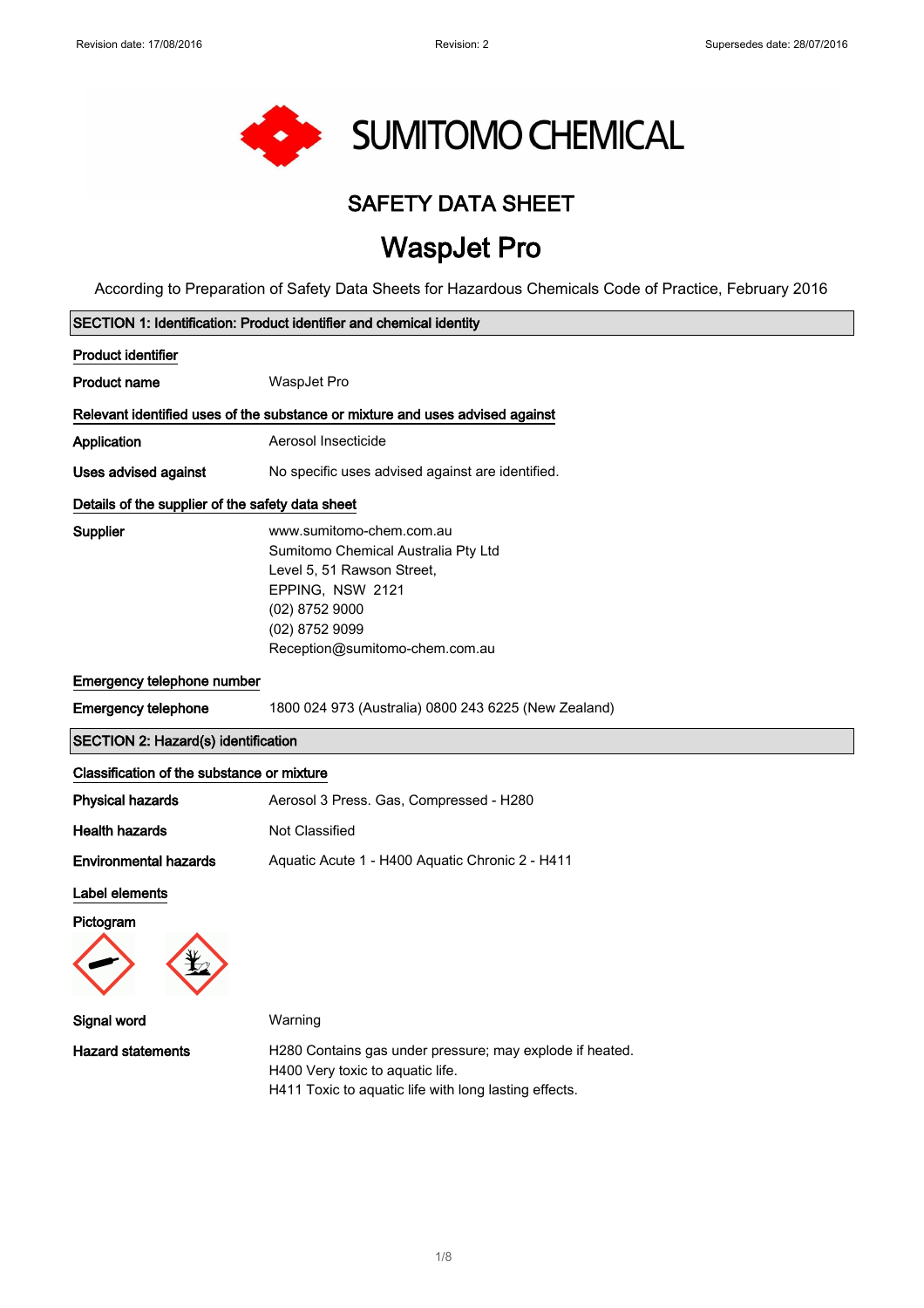| <b>Precautionary statements</b> | P210 Keep away from heat/ sparks/ open flames/ hot surfaces. - No smoking.   |
|---------------------------------|------------------------------------------------------------------------------|
|                                 | P251 Pressurized container: Do not pierce or burn, even after use.           |
|                                 | P273 Avoid release to the environment.                                       |
|                                 | P391 Collect spillage.                                                       |
|                                 | P410+P403 Protect from sunlight. Store in a well-ventilated place.           |
|                                 | P412 Do not expose to temperatures exceeding 50°C/122°F.                     |
|                                 | P501 Dispose of contents/ container in accordance with national regulations. |

#### Other hazards

This product does not contain any substances classified as PBT or vPvB.

| SECTION 3: Composition and information on ingredients |          |
|-------------------------------------------------------|----------|
| <b>Substances</b>                                     |          |
| Distillates (petroleum), hydrotreated light           | 60-100%  |
| CAS number: 64742-47-8                                |          |
|                                                       |          |
| carbon dioxide                                        | $1 - 5%$ |
| CAS number: -                                         |          |
|                                                       |          |
| Other, non-hazardous ingredients                      | $1 - 5%$ |
| CAS number: -                                         |          |
| Cyphenothrin                                          | 0.25%    |
|                                                       |          |
| CAS number: 39515-40-7                                |          |
|                                                       |          |
| d-Tetramethrin                                        | 0.25%    |
| CAS number: 1166-46-7                                 |          |
|                                                       |          |
| <b>Product name</b><br>WaspJet Pro                    |          |

#### SECTION 4: First aid measures Description of first aid measures

| Description of first ald measures |                                                                                                                                                                                                                        |
|-----------------------------------|------------------------------------------------------------------------------------------------------------------------------------------------------------------------------------------------------------------------|
| General information               | If poisoning occurs, contact a doctor or Poisons Information Centre (Phone Australia 131126;<br>New Zealand 0800 764 766), and follow the advice given. Show this Safety Data Sheet to the<br>medical personnel.       |
| Inhalation                        | Move affected person to fresh air and keep warm and at rest in a position comfortable for<br>breathing. Loosen tight clothing such as collar, tie or belt. Get medical attention if symptoms<br>are severe or persist. |
| Ingestion                         | Rinse mouth thoroughly with water. Get medical advice/attention if you feel unwell. Do not<br>induce vomiting unless under the direction of medical personnel.                                                         |
| <b>Skin Contact</b>               | Rinse with water.                                                                                                                                                                                                      |
| Eye contact                       | Rinse with water. Get medical attention if any discomfort continues.                                                                                                                                                   |
| <b>Protection of first aiders</b> | First aid personnel should wear appropriate protective equipment during any rescue.                                                                                                                                    |
|                                   |                                                                                                                                                                                                                        |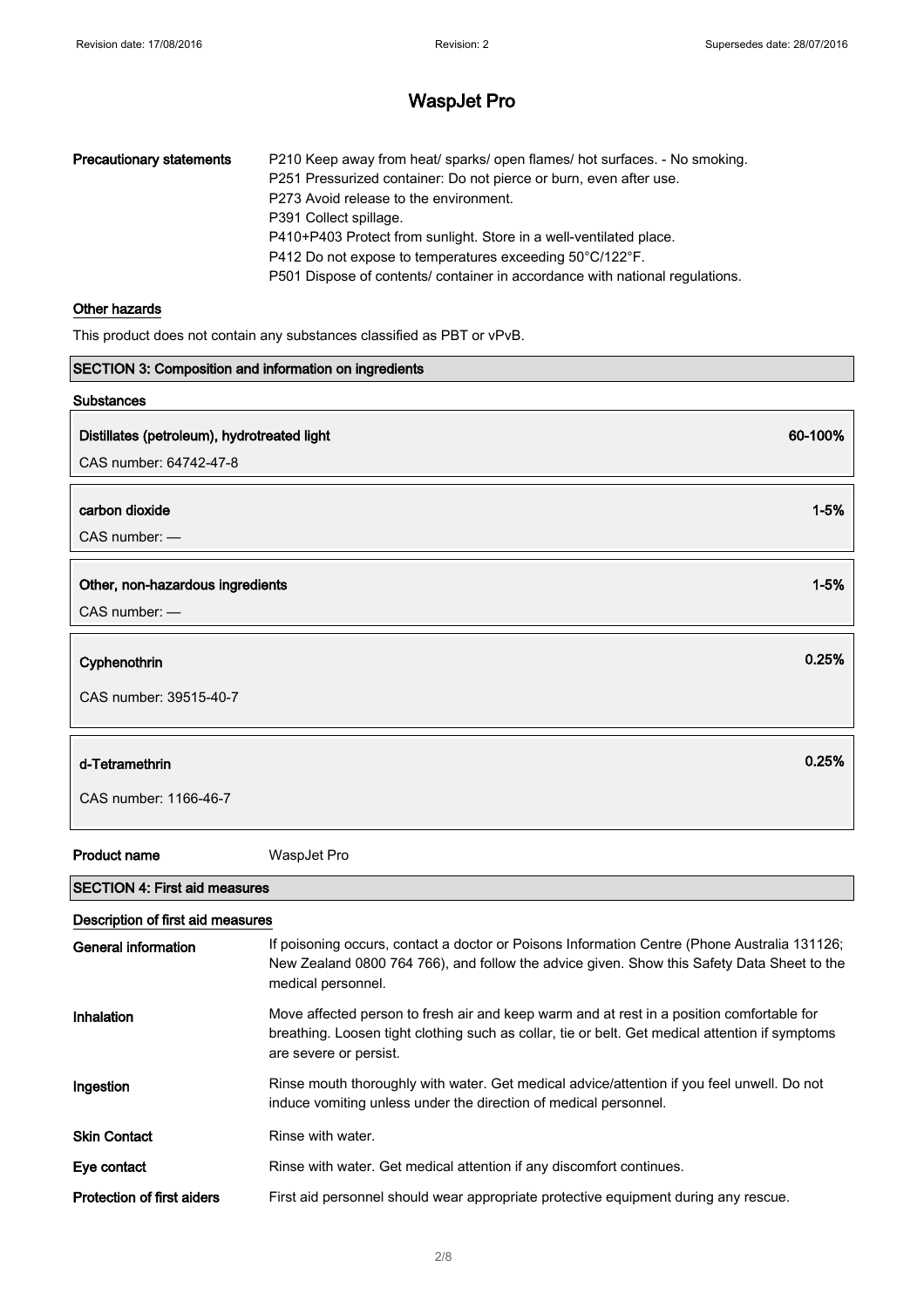#### Most important symptoms and effects, both acute and delayed

| <b>General information</b>                            | The severity of the symptoms described will vary dependent on the concentration and the<br>length of exposure.                                                                                                                                                                                                                                                                                                                                                                                                                                                                       |
|-------------------------------------------------------|--------------------------------------------------------------------------------------------------------------------------------------------------------------------------------------------------------------------------------------------------------------------------------------------------------------------------------------------------------------------------------------------------------------------------------------------------------------------------------------------------------------------------------------------------------------------------------------|
| Inhalation                                            | Spray/mists may cause respiratory tract irritation.                                                                                                                                                                                                                                                                                                                                                                                                                                                                                                                                  |
| Ingestion                                             | Due to the physical nature of this product, it is unlikely that ingestion will occur.                                                                                                                                                                                                                                                                                                                                                                                                                                                                                                |
| Skin contact                                          | Repeated exposure may cause skin dryness or cracking.                                                                                                                                                                                                                                                                                                                                                                                                                                                                                                                                |
| Eye contact                                           | May be slightly irritating to eyes. May cause discomfort.                                                                                                                                                                                                                                                                                                                                                                                                                                                                                                                            |
|                                                       | Indication of any immediate medical attention and special treatment needed                                                                                                                                                                                                                                                                                                                                                                                                                                                                                                           |
| Notes for the doctor                                  | Treat symptomatically.                                                                                                                                                                                                                                                                                                                                                                                                                                                                                                                                                               |
| <b>SECTION 5: Firefighting measures</b>               |                                                                                                                                                                                                                                                                                                                                                                                                                                                                                                                                                                                      |
| <b>Extinguishing media</b>                            |                                                                                                                                                                                                                                                                                                                                                                                                                                                                                                                                                                                      |
| Suitable extinguishing media                          | Extinguish with alcohol-resistant foam, carbon dioxide, dry powder or water fog. Use fire-<br>extinguishing media suitable for the surrounding fire.                                                                                                                                                                                                                                                                                                                                                                                                                                 |
| Unsuitable extinguishing<br>media                     | Do not use water jet as an extinguisher, as this will spread the fire.                                                                                                                                                                                                                                                                                                                                                                                                                                                                                                               |
| Special hazards arising from the substance or mixture |                                                                                                                                                                                                                                                                                                                                                                                                                                                                                                                                                                                      |
| Specific hazards                                      | Containers can burst violently or explode when heated, due to excessive pressure build-up. If<br>aerosol cans are ruptured, care should be taken due to the rapid escape of the pressurised<br>contents and propellant.                                                                                                                                                                                                                                                                                                                                                              |
| <b>Hazardous combustion</b><br>products               | Thermal decomposition or combustion products may include the following substances:<br>Harmful gases or vapours.                                                                                                                                                                                                                                                                                                                                                                                                                                                                      |
| Advice for firefighters                               |                                                                                                                                                                                                                                                                                                                                                                                                                                                                                                                                                                                      |
| Protective actions during<br>firefighting             | Avoid breathing fire gases or vapours. Evacuate area. Cool containers exposed to heat with<br>water spray and remove them from the fire area if it can be done without risk. Cool containers<br>exposed to flames with water until well after the fire is out. If a leak or spill has not ignited, use<br>water spray to disperse vapours and protect men stopping the leak. Avoid discharge to the<br>aquatic environment. Control run-off water by containing and keeping it out of sewers and<br>watercourses. If risk of water pollution occurs, notify appropriate authorities. |
| Special protective equipment<br>for firefighters      | Wear positive-pressure self-contained breathing apparatus (SCBA) and appropriate protective<br>clothing. Firefighter's clothing conforming to Australia/New Zealand Standards AS/NZS 4967<br>(for clothing) AS/NZS 1801 (for helmets), AS/NZS 4821 (for protective boots), AS/NZS 1801<br>(for protective gloves) will provide a basic level of protection for chemical incidents.                                                                                                                                                                                                   |
| <b>Hazchem Code</b>                                   | 2YE                                                                                                                                                                                                                                                                                                                                                                                                                                                                                                                                                                                  |
| <b>SECTION 6: Accidental release measures</b>         |                                                                                                                                                                                                                                                                                                                                                                                                                                                                                                                                                                                      |
|                                                       | Personal precautions, protective equipment and emergency procedures                                                                                                                                                                                                                                                                                                                                                                                                                                                                                                                  |
| <b>Personal precautions</b>                           | Wear protective clothing as described in Section 8 of this safety data sheet. No action shall be<br>taken without appropriate training or involving any personal risk. Evacuate area. Risk of<br>explosion. Provide adequate ventilation. No smoking, sparks, flames or other sources of<br>ignition near spillage. Promptly remove any clothing that becomes contaminated.                                                                                                                                                                                                          |
| <b>Environmental precautions</b>                      |                                                                                                                                                                                                                                                                                                                                                                                                                                                                                                                                                                                      |
| <b>Environmental precautions</b>                      | Avoid discharge into drains or watercourses or onto the ground. Avoid discharge to the<br>aquatic environment.                                                                                                                                                                                                                                                                                                                                                                                                                                                                       |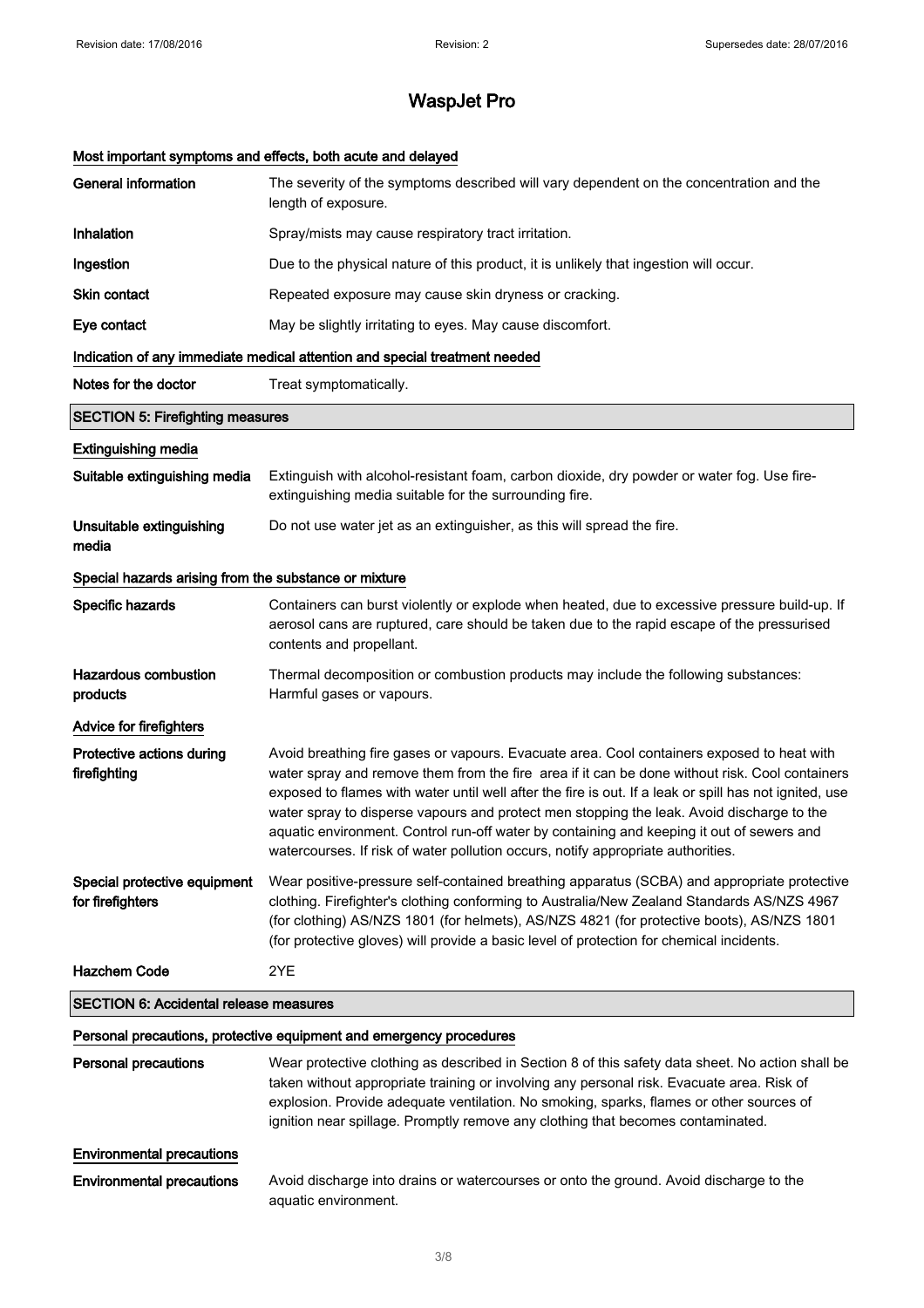#### Methods and material for containment and cleaning up

| Methods for cleaning up                                      | Wear protective clothing as described in Section 8 of this safety data sheet. Clear up spills<br>immediately and dispose of waste safely. Eliminate all ignition sources if safe to do so. No<br>smoking, sparks, flames or other sources of ignition near spillage. Do not allow material to<br>enter confined spaces, due to the risk of explosion. Flush contaminated area with plenty of<br>water. Wash thoroughly after dealing with a spillage. Dangerous for the environment. Do not<br>empty into drains. For waste disposal, see Section 13.                                                                                                                                                                                                                                                                                                                             |
|--------------------------------------------------------------|-----------------------------------------------------------------------------------------------------------------------------------------------------------------------------------------------------------------------------------------------------------------------------------------------------------------------------------------------------------------------------------------------------------------------------------------------------------------------------------------------------------------------------------------------------------------------------------------------------------------------------------------------------------------------------------------------------------------------------------------------------------------------------------------------------------------------------------------------------------------------------------|
| Reference to other sections                                  |                                                                                                                                                                                                                                                                                                                                                                                                                                                                                                                                                                                                                                                                                                                                                                                                                                                                                   |
| Reference to other sections                                  | For personal protection, see Section 8. See Section 11 for additional information on health<br>hazards. See Section 12 for additional information on ecological hazards. For waste disposal,<br>see Section 13.                                                                                                                                                                                                                                                                                                                                                                                                                                                                                                                                                                                                                                                                   |
|                                                              | SECTION 7: Handling and storage, including how the chemical may be safely used                                                                                                                                                                                                                                                                                                                                                                                                                                                                                                                                                                                                                                                                                                                                                                                                    |
| Precautions for safe handling                                |                                                                                                                                                                                                                                                                                                                                                                                                                                                                                                                                                                                                                                                                                                                                                                                                                                                                                   |
| <b>Usage precautions</b>                                     | Wear protective clothing as described in Section 8 of this safety data sheet. Keep away from<br>food, drink and animal feeding stuffs. Avoid exposing aerosol containers to high temperatures<br>or direct sunlight. The product is flammable. Keep away from heat, hot surfaces, sparks, open<br>flames and other ignition sources. No smoking. Avoid discharge to the aquatic environment.<br>Do not handle until all safety precautions have been read and understood. Do not handle<br>broken packages without protective equipment. Do not reuse empty containers. Do not spray<br>on an open flame or other ignition source. Pressurized container: Do not pierce or burn, even<br>after use. Spray will evaporate and cool rapidly and may cause frostbite or cold burns if in<br>contact with skin. Avoid contact with eyes. Avoid inhalation of vapours and spray/mists. |
| Advice on general<br>occupational hygiene                    | Wash promptly if skin becomes contaminated. Take off contaminated clothing and wash<br>before reuse. Wash contaminated clothing before reuse.                                                                                                                                                                                                                                                                                                                                                                                                                                                                                                                                                                                                                                                                                                                                     |
| Conditions for safe storage, including any incompatibilities |                                                                                                                                                                                                                                                                                                                                                                                                                                                                                                                                                                                                                                                                                                                                                                                                                                                                                   |
| <b>Storage precautions</b>                                   | Keep away from oxidising materials, heat and flames. Keep only in the original container.<br>Keep container tightly closed, in a cool, well ventilated place. Keep containers upright. Protect                                                                                                                                                                                                                                                                                                                                                                                                                                                                                                                                                                                                                                                                                    |
|                                                              | containers from damage. Protect from sunlight. Do not store near heat sources or expose to<br>high temperatures. Do not expose to temperatures exceeding 50 °C/ 122 °F.                                                                                                                                                                                                                                                                                                                                                                                                                                                                                                                                                                                                                                                                                                           |
| Specific end use(s)                                          |                                                                                                                                                                                                                                                                                                                                                                                                                                                                                                                                                                                                                                                                                                                                                                                                                                                                                   |
| Specific end use(s)                                          | The identified uses for this product are detailed in Section 1                                                                                                                                                                                                                                                                                                                                                                                                                                                                                                                                                                                                                                                                                                                                                                                                                    |
| SECTION 8: Exposure controls and personal protection         |                                                                                                                                                                                                                                                                                                                                                                                                                                                                                                                                                                                                                                                                                                                                                                                                                                                                                   |
| <b>Control parameters</b>                                    |                                                                                                                                                                                                                                                                                                                                                                                                                                                                                                                                                                                                                                                                                                                                                                                                                                                                                   |
| <b>Exposure controls</b>                                     |                                                                                                                                                                                                                                                                                                                                                                                                                                                                                                                                                                                                                                                                                                                                                                                                                                                                                   |
| Protective equipment                                         |                                                                                                                                                                                                                                                                                                                                                                                                                                                                                                                                                                                                                                                                                                                                                                                                                                                                                   |
|                                                              |                                                                                                                                                                                                                                                                                                                                                                                                                                                                                                                                                                                                                                                                                                                                                                                                                                                                                   |
| Appropriate engineering<br>controls                          | Provide adequate ventilation. Observe any occupational exposure limits for the product or<br>ingredients.                                                                                                                                                                                                                                                                                                                                                                                                                                                                                                                                                                                                                                                                                                                                                                         |
| Eye/face protection                                          | Unless the assessment indicates a higher degree of protection is required, the following<br>protection should be worn: Tight-fitting safety glasses.                                                                                                                                                                                                                                                                                                                                                                                                                                                                                                                                                                                                                                                                                                                              |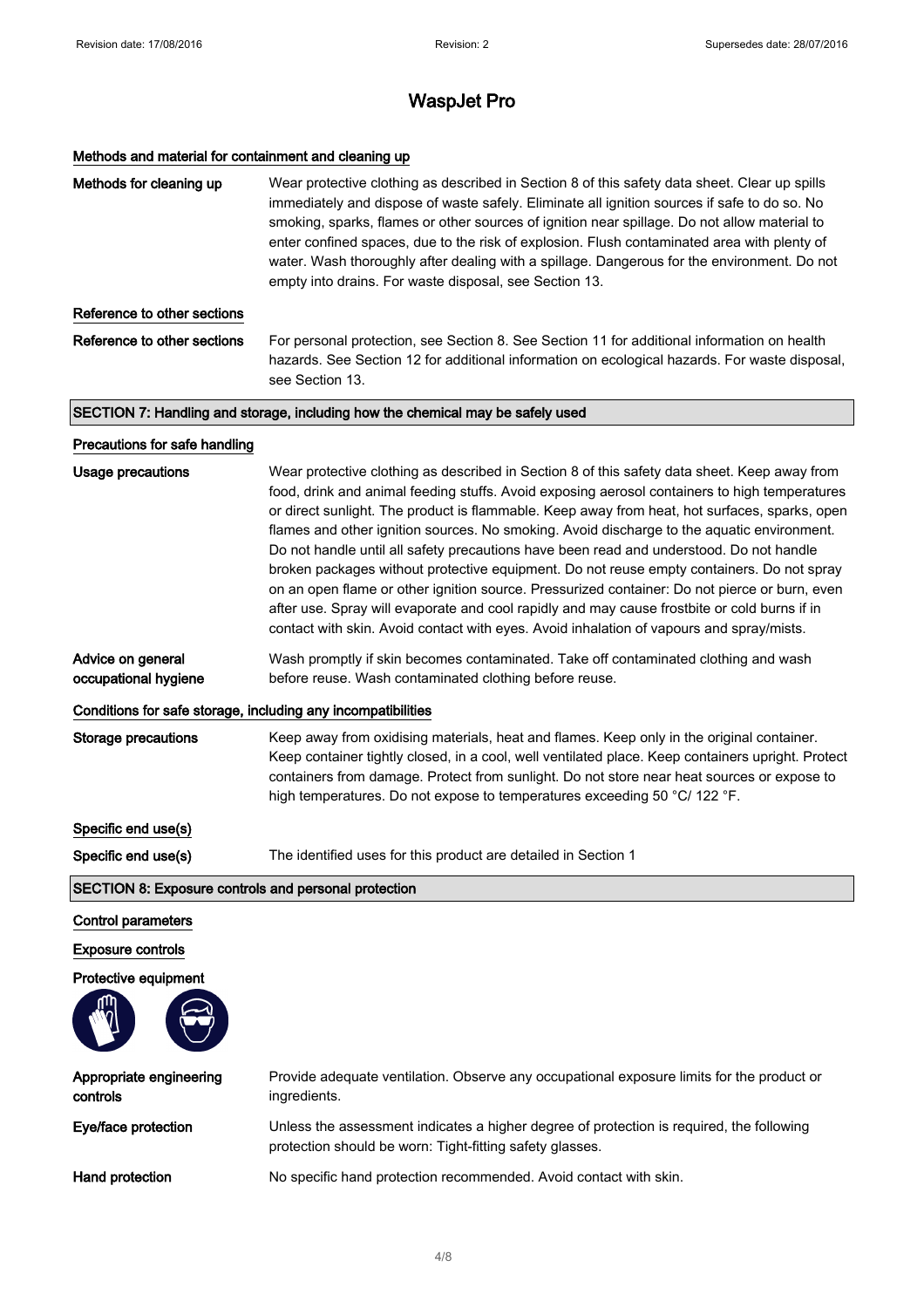| Other skin and body<br>protection         | Wear appropriate clothing to prevent repeated or prolonged skin contact.                                                                                                                                                                                                                                                                                                                                                                                                                                                                                                                                            |
|-------------------------------------------|---------------------------------------------------------------------------------------------------------------------------------------------------------------------------------------------------------------------------------------------------------------------------------------------------------------------------------------------------------------------------------------------------------------------------------------------------------------------------------------------------------------------------------------------------------------------------------------------------------------------|
| Hygiene measures                          | Wash hands thoroughly after handling. Wash at the end of each work shift and before eating,<br>smoking and using the toilet. Do not eat, drink or smoke when using this product.                                                                                                                                                                                                                                                                                                                                                                                                                                    |
| Respiratory protection                    | Ensure all respiratory protective equipment is suitable for its intended use and complies with<br>Australia/New Zealand Standard AS/NZS 1716. Check that the respirator fits tightly and the<br>filter is changed regularly. Gas and combination filter cartridges should comply with<br>Australia/New Zealand Standard AS/NZS 1716. Full face mask respirators with replaceable<br>filter cartridges should comply with Australia/New Zealand Standard AS/NZS 1716. Half mask<br>and quarter mask respirators with replaceable filter cartridges should comply with<br>Australia/New Zealand Standard AS/NZS 1716. |
| <b>Environmental exposure</b><br>controls | Keep container tightly sealed when not in use. Emissions from ventilation or work process<br>equipment should be checked to ensure they comply with the requirements of environmental<br>protection legislation. In some cases, fume scrubbers, filters or engineering modifications to<br>the process equipment will be necessary to reduce emissions to acceptable levels.                                                                                                                                                                                                                                        |

#### SECTION 9: Physical and chemical properties

| Information on basic physical and chemical properties |                               |  |
|-------------------------------------------------------|-------------------------------|--|
| Appearance                                            | Aerosol.                      |  |
| Colour                                                | Colourless.                   |  |
| Odour                                                 | Slightly characteristic odour |  |
| Flash point                                           | $\sim$ -60°C Not specified.   |  |
| <b>Relative density</b>                               | $~1$ 0.9                      |  |
|                                                       |                               |  |

#### SECTION 10: Stability and reactivity

| Reactivity                                   | There are no known reactivity hazards associated with this product.                                                                                                     |
|----------------------------------------------|-------------------------------------------------------------------------------------------------------------------------------------------------------------------------|
| <b>Stability</b>                             | Stable at normal ambient temperatures and when used as recommended. Stable under the<br>prescribed storage conditions.                                                  |
| Possibility of hazardous<br>reactions        | The following materials may react strongly with the product: Oxidising agents.                                                                                          |
| Conditions to avoid                          | Avoid exposing aerosol containers to high temperatures or direct sunlight. Pressurised<br>container: may burst if heated                                                |
| Materials to avoid                           | No specific material or group of materials is likely to react with the product to produce a<br>hazardous situation.                                                     |
| Hazardous decomposition<br>products          | Does not decompose when used and stored as recommended. Thermal decomposition or<br>combustion products may include the following substances: Harmful gases or vapours. |
| <b>SECTION 11: Toxicological information</b> |                                                                                                                                                                         |

| <b>SECTION TT. TOXICOlOGICAL INIUMITATION</b> |                                                                  |
|-----------------------------------------------|------------------------------------------------------------------|
| Information on toxicological effects          |                                                                  |
| Acute toxicity - oral                         |                                                                  |
| Notes (oral LD <sub>50</sub> )                | Based on available data the classification criteria are not met. |
| Acute toxicity - dermal                       |                                                                  |
| Notes (dermal LD <sub>50</sub> )              | Based on available data the classification criteria are not met. |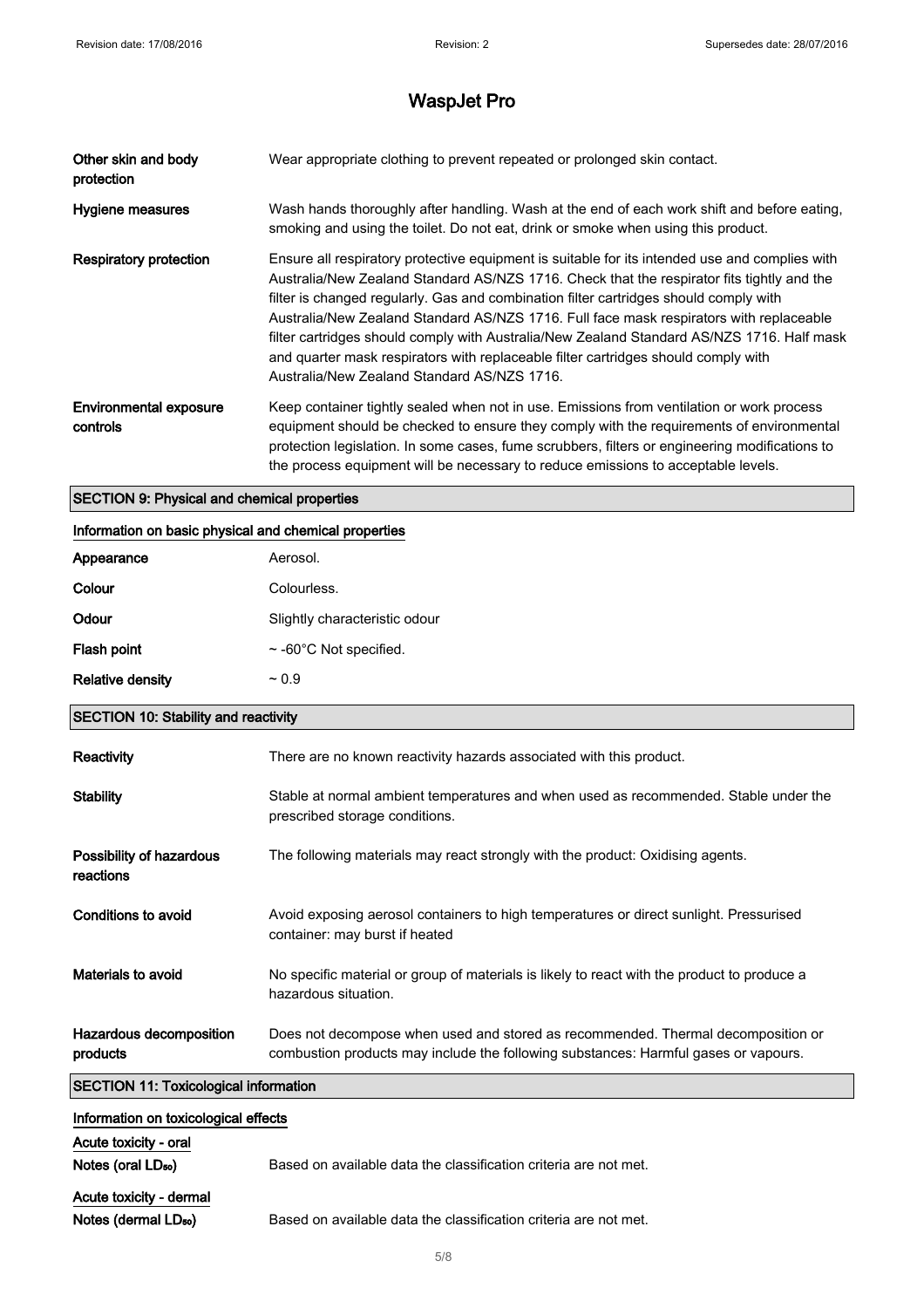| Acute toxicity - inhalation<br>Notes (inhalation LC <sub>50</sub> )  | Based on available data the classification criteria are not met.                                               |
|----------------------------------------------------------------------|----------------------------------------------------------------------------------------------------------------|
| Skin corrosion/irritation<br>Animal data                             | Based on available data the classification criteria are not met.                                               |
| Serious eye damage/irritation<br>Serious eye damage/irritation       | Based on available data the classification criteria are not met.                                               |
| <b>Respiratory sensitisation</b><br><b>Respiratory sensitisation</b> | Based on available data the classification criteria are not met.                                               |
| Skin sensitisation<br><b>Skin sensitisation</b>                      | Based on available data the classification criteria are not met.                                               |
| Germ cell mutagenicity<br>Genotoxicity - in vitro                    | Based on available data the classification criteria are not met.                                               |
| Carcinogenicity<br>Carcinogenicity                                   | Based on available data the classification criteria are not met.                                               |
| <b>IARC</b> carcinogenicity                                          | None of the ingredients are listed or exempt.                                                                  |
| Reproductive toxicity<br>Reproductive toxicity - fertility           | Based on available data the classification criteria are not met.                                               |
| Reproductive toxicity -<br>development                               | Based on available data the classification criteria are not met.                                               |
| Specific target organ toxicity - single exposure                     |                                                                                                                |
| STOT - single exposure                                               | Not classified as a specific target organ toxicant after a single exposure.                                    |
| Specific target organ toxicity - repeated exposure                   |                                                                                                                |
| STOT - repeated exposure                                             | Not classified as a specific target organ toxicant after repeated exposure.                                    |
| <b>Aspiration hazard</b><br><b>Aspiration hazard</b>                 | Based on available data the classification criteria are not met.                                               |
| <b>General information</b>                                           | The severity of the symptoms described will vary dependent on the concentration and the<br>length of exposure. |
| Inhalation                                                           | Spray/mists may cause respiratory tract irritation.                                                            |
| Ingestion                                                            | Due to the physical nature of this product, it is unlikely that ingestion will occur.                          |
| <b>Skin Contact</b>                                                  | Repeated exposure may cause skin dryness or cracking.                                                          |
| Eye contact                                                          | May be slightly irritating to eyes. May cause discomfort.                                                      |
| Route of entry                                                       | Ingestion Inhalation Skin and/or eye contact                                                                   |
| <b>Target Organs</b>                                                 | No specific target organs known.                                                                               |
| <b>SECTION 12: Ecological Information</b>                            |                                                                                                                |
|                                                                      |                                                                                                                |

Toxicity **Aquatic Acute 1 - H400 Very toxic to aquatic life. Aquatic Chronic 2 - H411 Toxic to aquatic** life with long lasting effects.

Persistence and degradability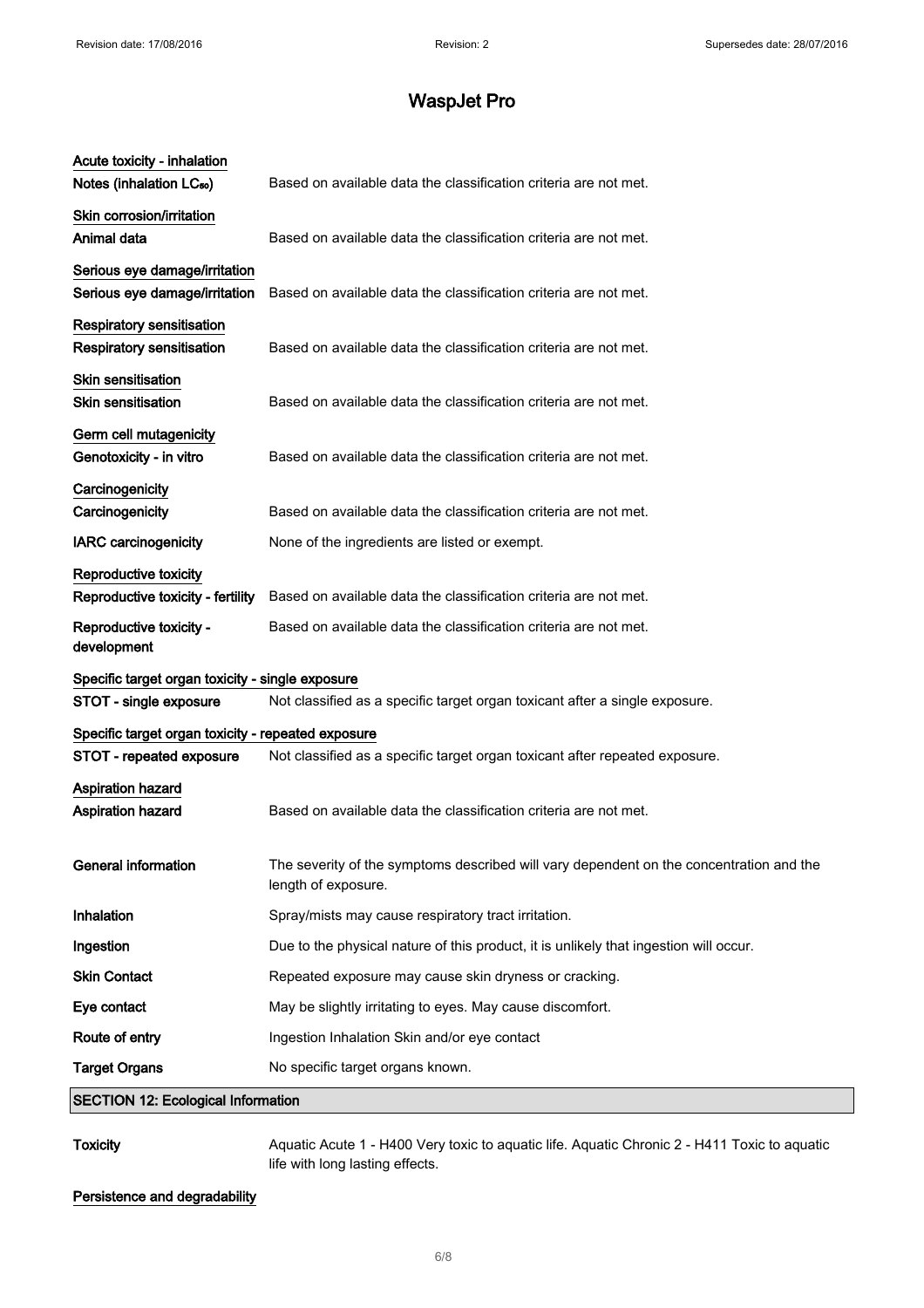|                                                   | Persistence and degradability The degradability of the product is not known.                                                                                                                                                                                                                                                                                                                                                                                                                                              |
|---------------------------------------------------|---------------------------------------------------------------------------------------------------------------------------------------------------------------------------------------------------------------------------------------------------------------------------------------------------------------------------------------------------------------------------------------------------------------------------------------------------------------------------------------------------------------------------|
| <b>Bioaccumulative potential</b>                  |                                                                                                                                                                                                                                                                                                                                                                                                                                                                                                                           |
| <b>Bioaccumulative Potential</b>                  | No data available on bioaccumulation.                                                                                                                                                                                                                                                                                                                                                                                                                                                                                     |
| Mobility in soil                                  |                                                                                                                                                                                                                                                                                                                                                                                                                                                                                                                           |
| <b>Mobility</b>                                   | The product contains volatile organic compounds (VOCs) which will evaporate easily from all<br>surfaces.                                                                                                                                                                                                                                                                                                                                                                                                                  |
| <b>Results of PBT and vPvB assessment</b>         |                                                                                                                                                                                                                                                                                                                                                                                                                                                                                                                           |
| Other adverse effects                             |                                                                                                                                                                                                                                                                                                                                                                                                                                                                                                                           |
| Other adverse effects                             | None known.                                                                                                                                                                                                                                                                                                                                                                                                                                                                                                               |
| <b>SECTION 13: Disposal considerations</b>        |                                                                                                                                                                                                                                                                                                                                                                                                                                                                                                                           |
| Waste treatment methods                           |                                                                                                                                                                                                                                                                                                                                                                                                                                                                                                                           |
| <b>General information</b>                        | The generation of waste should be minimised or avoided wherever possible. Reuse or recycle<br>products wherever possible. This material and its container must be disposed of in a safe<br>way. When handling waste, the safety precautions applying to handling of the product should<br>be considered. Care should be taken when handling emptied containers that have not been<br>thoroughly cleaned or rinsed out. Empty containers or liners may retain some product<br>residues and hence be potentially hazardous. |
| <b>Disposal methods</b>                           | Recycle empty cans if a facility is available or place used can in household rubbish Do not<br>puncture or incinerate, even when empty.                                                                                                                                                                                                                                                                                                                                                                                   |
| <b>SECTION 14: Transport information</b>          |                                                                                                                                                                                                                                                                                                                                                                                                                                                                                                                           |
| General                                           | Classified as dangerous in the meaning of Road/Rail (ADG), Sea (INDG) and Air (ICAO/IATA)<br>transport regulations.                                                                                                                                                                                                                                                                                                                                                                                                       |
| UN number                                         |                                                                                                                                                                                                                                                                                                                                                                                                                                                                                                                           |
| 1950                                              |                                                                                                                                                                                                                                                                                                                                                                                                                                                                                                                           |
| UN proper shipping name                           |                                                                                                                                                                                                                                                                                                                                                                                                                                                                                                                           |
| AEROSOLS                                          |                                                                                                                                                                                                                                                                                                                                                                                                                                                                                                                           |
| Transport hazard class(es)                        |                                                                                                                                                                                                                                                                                                                                                                                                                                                                                                                           |
| 2.2                                               |                                                                                                                                                                                                                                                                                                                                                                                                                                                                                                                           |
| Packing group                                     |                                                                                                                                                                                                                                                                                                                                                                                                                                                                                                                           |
| Ш                                                 |                                                                                                                                                                                                                                                                                                                                                                                                                                                                                                                           |
| <b>Environmental hazards</b>                      |                                                                                                                                                                                                                                                                                                                                                                                                                                                                                                                           |
| Special precautions for user                      |                                                                                                                                                                                                                                                                                                                                                                                                                                                                                                                           |
| <b>Hazchem Code</b>                               | 2YE                                                                                                                                                                                                                                                                                                                                                                                                                                                                                                                       |
| <b>SECTION 15: Regulatory information</b>         |                                                                                                                                                                                                                                                                                                                                                                                                                                                                                                                           |
|                                                   | Safety, health and environmental regulations/legislation specific for the substance or mixture                                                                                                                                                                                                                                                                                                                                                                                                                            |
| <b>SECTION 16: Any other relevant information</b> |                                                                                                                                                                                                                                                                                                                                                                                                                                                                                                                           |
| <b>Revision date</b>                              | 17/08/2016                                                                                                                                                                                                                                                                                                                                                                                                                                                                                                                |